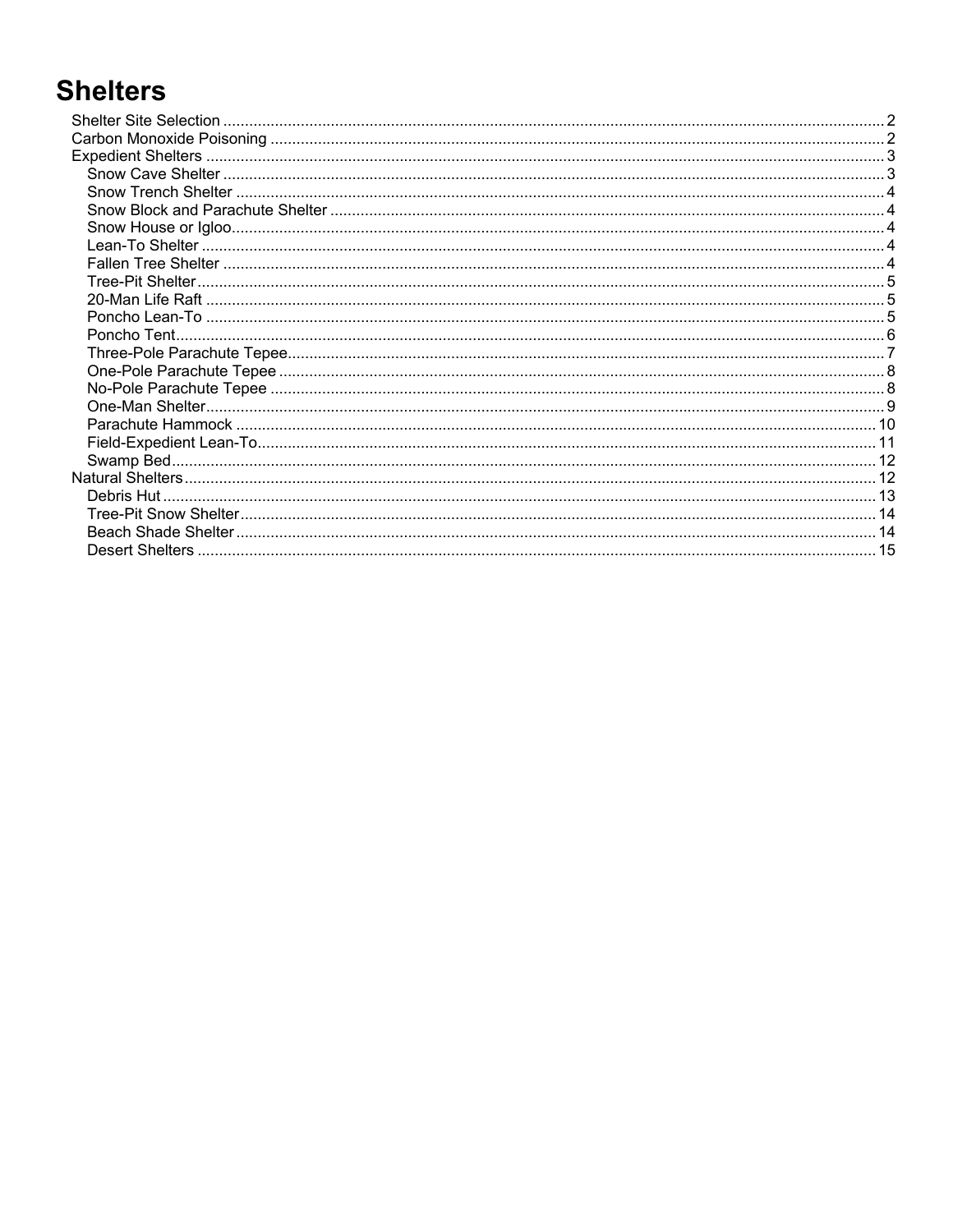# **Shelter Site Selection**

When you are in a survival situation and realize that shelter is a high priority, start looking for shelter as soon as possible. As you do so, remember what you will need at the site. Two requisites are--

- It must contain material to make the type of shelter you need.
- ► It must be large enough and level enough for you to lie down comfortably.

When you consider these requisites, however, you cannot ignore your tactical situation or your safety. You must also consider whether the site--

- Provides concealment from enemy observation.
- Has camouflaged escape routes.
- Is suitable for signaling, if necessary.
- ► Provides protection against wild animals and rocks and dead trees that might fall.
- Is free from insects, reptiles, and poisonous plants.
- ► Avoid flash flood areas in foothills.
- ► Avoid avalanche or rockslide areas in mountainous terrain.
- Avoid sites near bodies of water that are below the high water mark.

In some areas, the season of the year has a strong bearing on the site you select. Ideal sites for a shelter differ in winter and summer. During cold winter months you will want a site that will protect you from the cold and wind, but will have a source of fuel and water. During summer months in the same area you will want a source of water, but you will want the site to be almost insect free. When considering shelter site selection, use the word BLISS as a guide.

- B Blend in with the surroundings.
- L Low silhouette.
- I Irregular shape.
- S Small.
- S Secluded location.

Your environment and the equipment you carry with you will determine the type of shelter you can build. You can build shelters in wooded areas, open country, and barren areas. Wooded areas usually provide the best location, while barren areas have only snow as building material. Wooded areas provide timber for shelter construction, wood for fire, concealment from observation, and protection from the wind.

*Note: In extreme cold, do not use metal, such as an aircraft fuselage, for shelter. The metal will conduct away from the shelter what little heat you can generate.* 

Shelters made from ice or snow usually require tools such as ice axes or saws. You must also expend much time and energy to build such a shelter. Be sure to ventilate an enclosed shelter, especially if you intend to build a fire in it. Always block a shelter's entrance, if possible, to keep the heat in and the wind out. Use a rucksack or snow block. Construct a shelter no larger than needed. This will reduce the amount of space to heat. A fatal error in cold weather shelter construction is making the shelter so large that it steals body heat rather than saving it. Keep shelter space small. Never sleep directly on the ground. Lay down some pine boughs, grass, or other insulating material to keep the ground from absorbing your body heat.

# **Carbon Monoxide Poisoning**

Never fall asleep without turning out your stove or lamp. Carbon monoxide poisoning can result from a fire burning in an unventilated shelter. Carbon monoxide is a great danger. It is colorless and odorless. Any time you have an open flame, it may generate carbon monoxide. Always check your ventilation. Even in a ventilated shelter, incomplete combustion can cause carbon monoxide poisoning. Usually, there are no symptoms. Unconsciousness and death can occur without warning. Sometimes, however, pressure at the temples, burning of the eyes, headache, pounding pulse, drowsiness, or nausea may occur. The one characteristic, visible sign of carbon monoxide poisoning is a cherry red coloring in the tissues of the lips, mouth, and inside of the eyelids. Get into fresh air at once if you have any of these symptoms.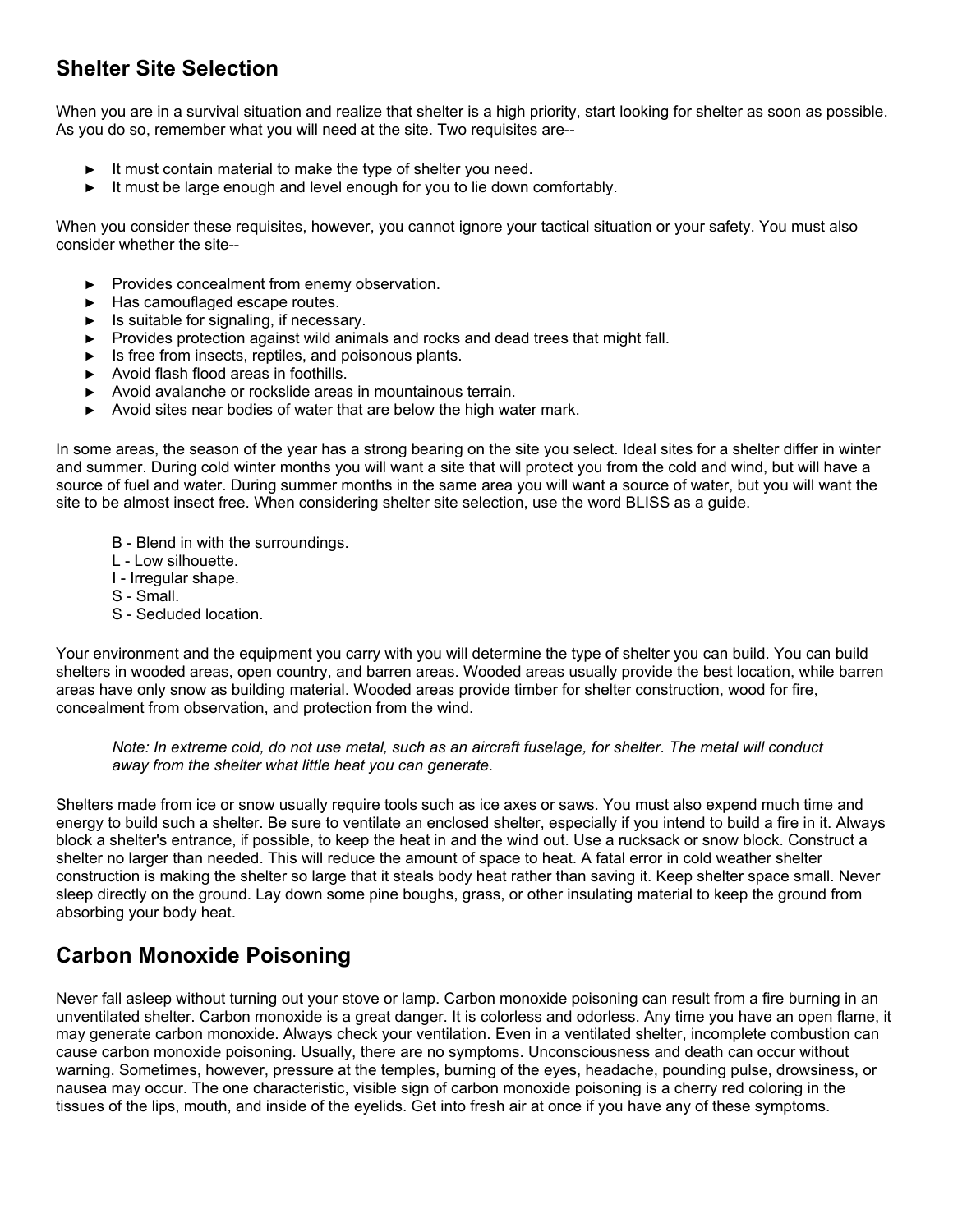# **Expedient Shelters**

## **Snow Cave Shelter**

The snow cave shelter (Figure 15-4) is a most effective shelter because of the insulating qualities of snow. Remember that it takes time and energy to build and that you will get wet while building it. First, you need to find a drift about 3 meters deep into which you can dig. While building this shelter, keep the roof arched for strength and to allow melted snow to drain down the sides. Build the sleeping platform higher than the entrance. Separate the sleeping platform from the snow cave's walls or dig a small trench between the platform and the wall. This platform will prevent the melting snow from wetting you and your equipment. This construction is especially important if you have a good source of heat in the snow cave. Ensure the roof is high enough so that you can sit up on the sleeping platform. Block the entrance with a snow block or other material and use the lower entrance area for cooking. The walls and ceiling should be at least 30 centimeters thick. Install a ventilation shaft. If you do not have a drift large enough to build a snow cave, you can make a variation of it by piling snow into a mound large enough to dig out.



Figure 15-4. Snow houses.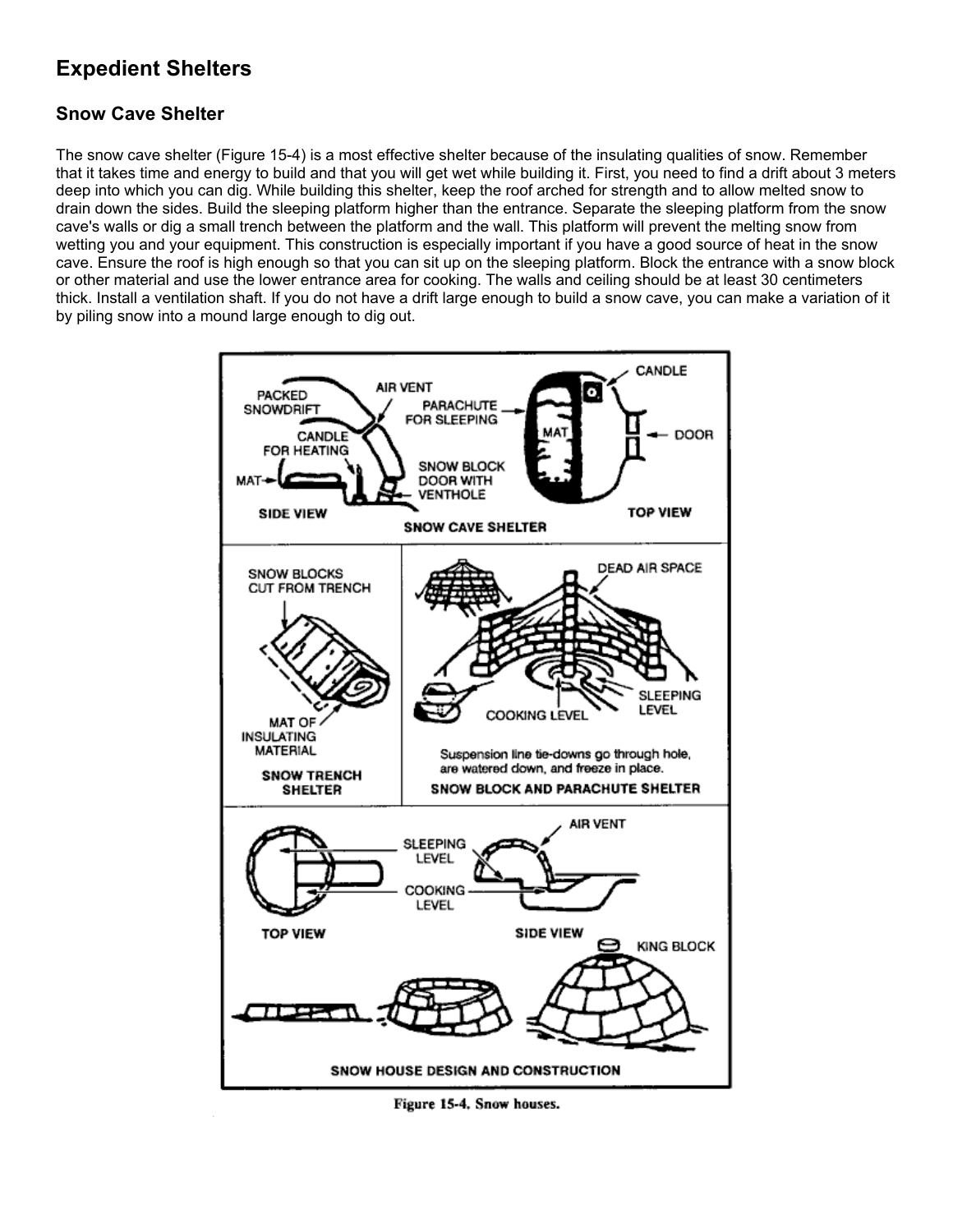#### **Snow Trench Shelter**

The idea behind this shelter (Figure 15-4) is to get you below the snow and wind level and use the snow's insulating qualities. If you are in an area of compacted snow, cut snow blocks and use them as overhead cover. If not, you can use a poncho or other material. Build only one entrance and use a snow block or rucksack as a door.

#### **Snow Block and Parachute Shelter**

Use snow blocks for the sides and parachute material for overhead cover (Figure 15-4). If snowfall is heavy, you will have to clear snow from the top at regular intervals to prevent the collapse of the parachute material.

#### **Snow House or Igloo**

In certain areas, the natives frequently use this type of shelter (Figure 15-4) as hunting and fishing shelters. They are efficient shelters but require some practice to make them properly. Also, you must be in an area that is suitable for cutting snow blocks and have the equipment to cut them (snow saw or knife).

#### **Lean-To Shelter**

Construct this shelter in the same manner as for other environments; however, pile snow around the sides for insulation (Figure 15-5).

![](_page_3_Picture_8.jpeg)

Figure 15-5. Lean-to made from natural shelter.

#### **Fallen Tree Shelter**

To build this shelter, find a fallen tree and dig out the snow underneath it (Figure 15-6). The snow will not be deep under the tree. If you must remove branches from the inside, use them to line the floor.

![](_page_3_Picture_12.jpeg)

Figure 15-6. Fallen tree as shelter.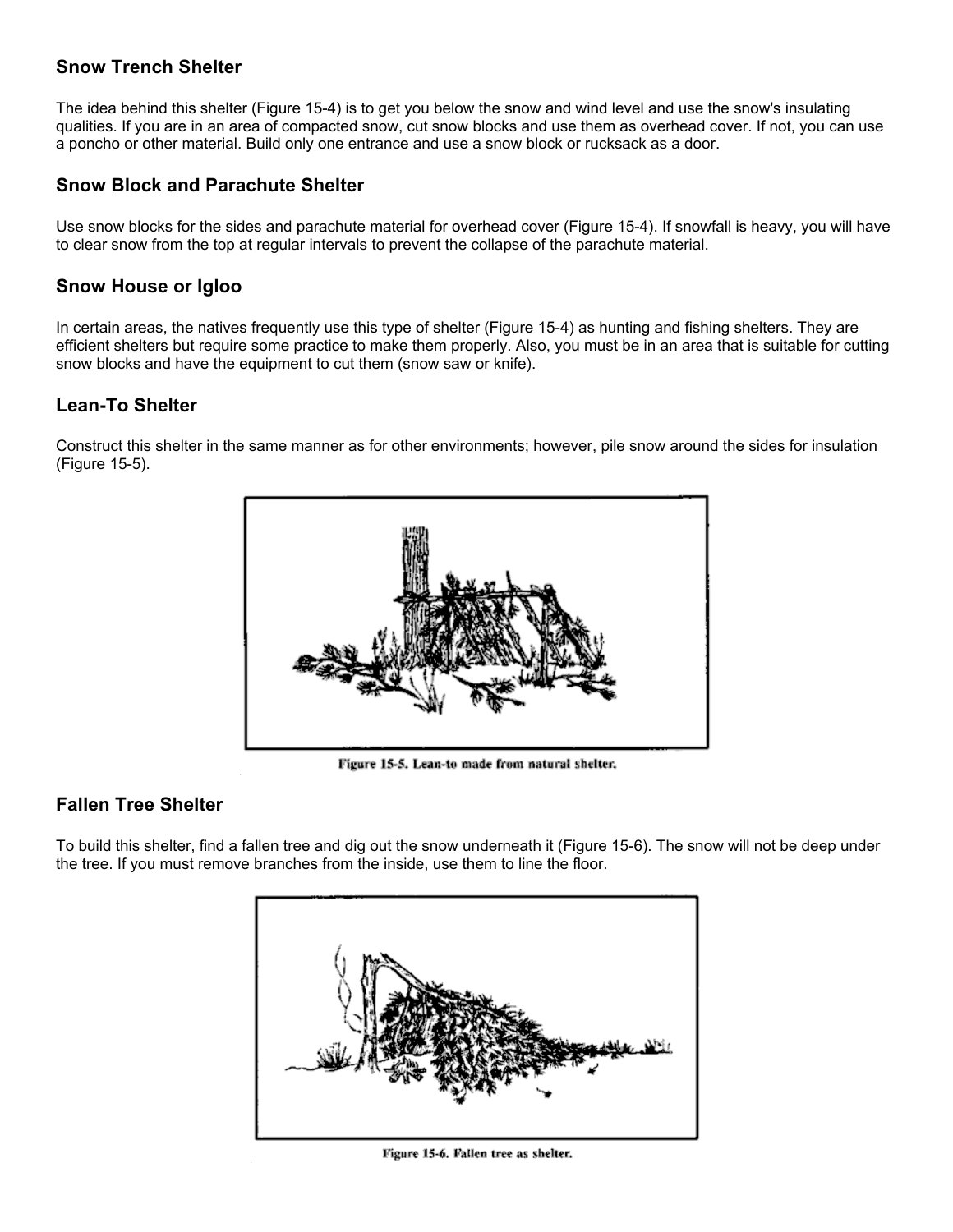#### **Tree-Pit Shelter**

Dig snow out from under a suitable large tree. It will not be as deep near the base of the tree. Use the cut branches to line the shelter. Use a ground sheet as overhead cover to prevent snow from falling off the tree into the shelter. If built properly, you can have 360-degree visibility

#### **20-Man Life Raft**

This raft is the standard overwater raft on U.S. Air Force aircraft. You can use it as a shelter. Do not let large amounts of snow build up on the overhead protection. If placed in an open area, it also serves as a good signal to overhead aircraft.

#### **Poncho Lean-To**

It takes only a short time and minimal equipment to build this lean-to (Figure 5-1). You need a poncho, 2 to 3 meters of rope or parachute suspension line, three stakes about 30 centimeters long, and two trees or two poles 2 to 3 meters apart. Before selecting the trees you will use or the location of your poles, check the wind direction. Ensure that the back of your lean-to will be into the wind.

![](_page_4_Figure_6.jpeg)

Figure 5-1. Poncho lean-to.

To make the lean-to--

- Tie off the hood of the poncho. Pull the drawstring tight, roll the hood longways, fold it into thirds, and tie it off with the drawstring.
- Cut the rope in half. On one long side of the poncho, tie half of the rope to the corner grommet. Tie the other half to the other corner grommet.
- Attach a drip stick (about a 10-centimeter stick) to each rope about 2.5 centimeters from the grommet. These drip sticks will keep rainwater from running down the ropes into the lean-to. Tying strings (about 10 centimeters long) to each grommet along the poncho's top edge will allow the water to run to and down the line without dripping into the shelter.
- Tie the ropes about waist high on the trees (uprights). Use a round turn and two half hitches with a quick-release knot.
- Spread the poncho and anchor it to the ground, putting sharpened sticks through the grommets and into the ground.

If you plan to use the lean-to for more than one night, or you expect rain, make a center support for the lean-to. Make this support with a line. Attach one end of the line to the poncho hood and the other end to an overhanging branch. Make sure there is no slack in the line.

Another method is to place a stick upright under the center of the lean-to. This method, however, will restrict your space and movements in the shelter. For additional protection from wind and rain, place some brush, your rucksack, or other equipment at the sides of the lean-to. To reduce heat loss to the ground, place some type of insulating material, such as leaves or pine needles, inside your lean-to.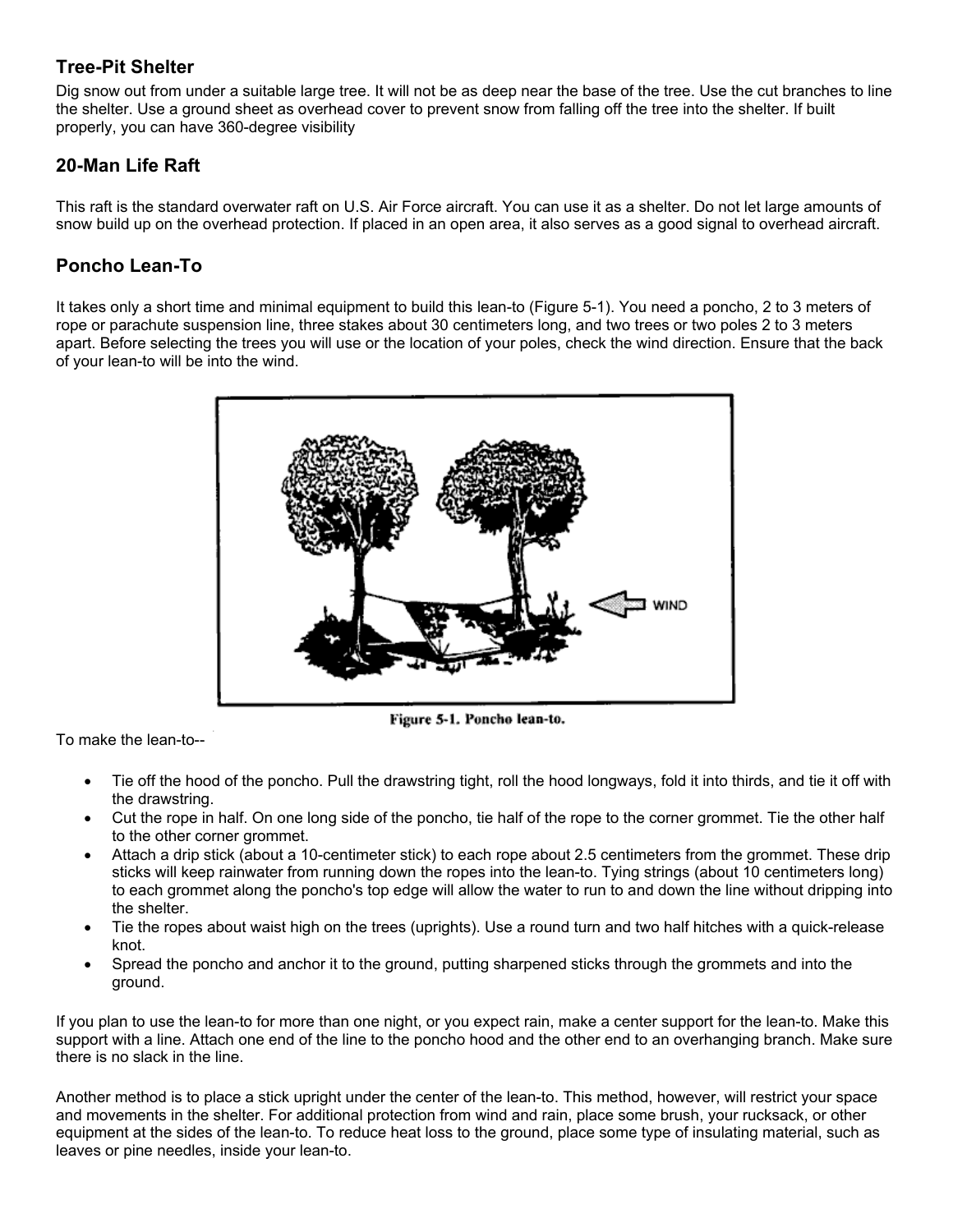*Note: When at rest, you lose as much as 80 percent of your body heat to the ground.* 

To increase your security from enemy observation, lower the lean-to's silhouette by making two changes. First, secure the support lines to the trees at knee height (not at waist height) using two knee-high sticks in the two center grommets (sides of lean-to). Second, angle the poncho to the ground, securing it with sharpened sticks, as above.

#### **Poncho Tent**

This tent (Figure 5-2) provides a low silhouette. It also protects you from the elements on two sides. It has, however, less usable space and observation area than a lean-to, decreasing your reaction time to enemy detection. To make this tent, you need a poncho, two 1.5- to 2.5-meter ropes, six sharpened sticks about 30 centimeters long, and two trees 2 to 3 meters apart.

![](_page_5_Figure_4.jpeg)

Figure 5-2. Poncho tent using overhanging branch.

To make the tent--

- Tie off the poncho hood in the same way as the poncho lean-to.
- Tie a 1.5- to 2.5-meter rope to the center grommet on each side of the poncho.
- Tie the other ends of these ropes at about knee height to two trees 2 to 3 meters apart and stretch the poncho tight.
- Draw one side of the poncho tight and secure it to the ground pushing sharpened sticks through the grommets.
- Follow the same procedure on the other side.

If you need a center support, use the same methods as for the poncho lean-to. Another center support is an A-frame set outside but over the center of the tent (Figure 5-3). Use two 90- to 120-centimeter-long sticks, one with a forked end, to form the A-frame. Tie the hood's drawstring to the A-frame to support the center of the tent.

![](_page_5_Figure_13.jpeg)

Figure 5-3. Poncho tent with A-frame.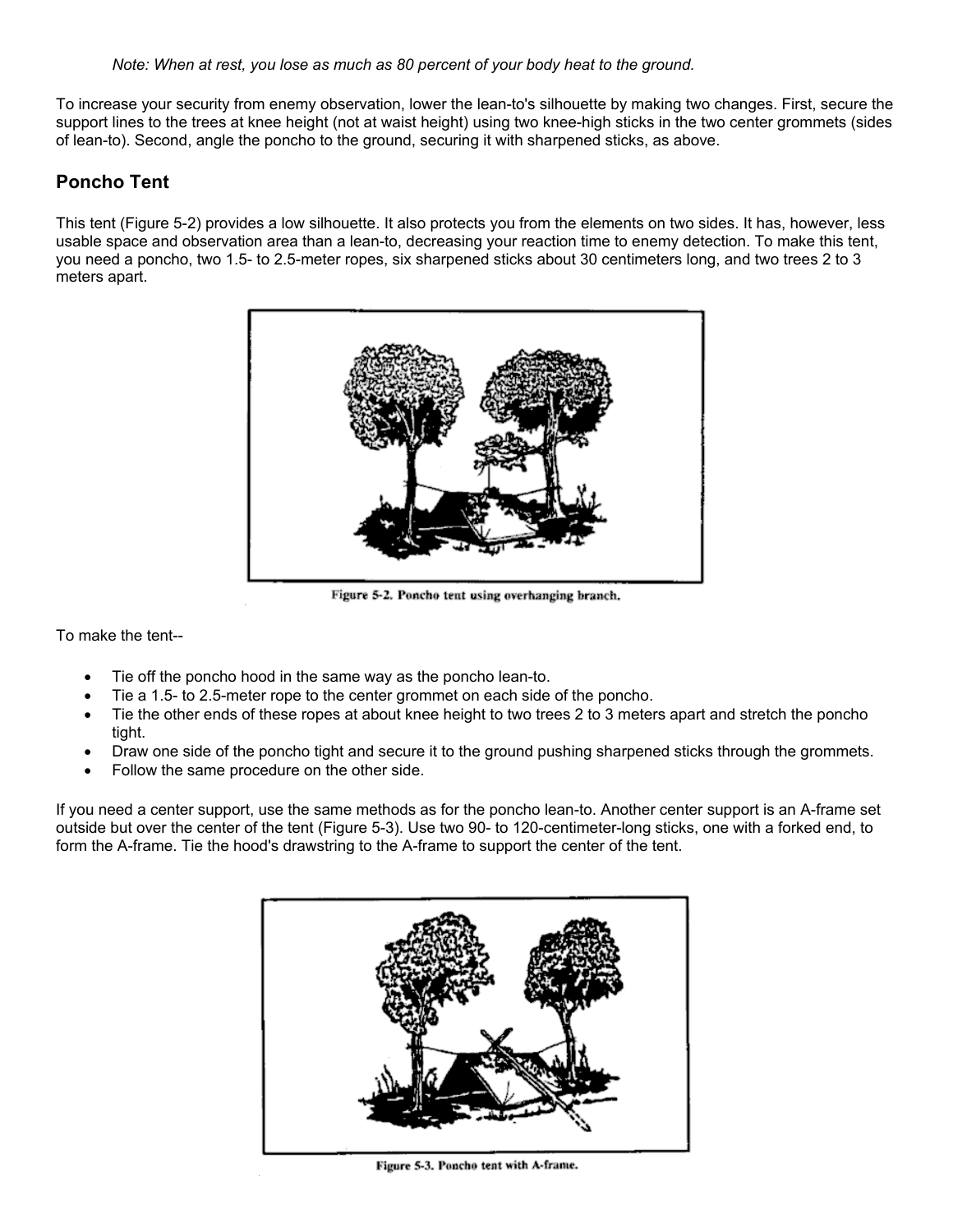## **Three-Pole Parachute Tepee**

If you have a parachute and three poles and the tactical situation allows, make a parachute tepee. It is easy and takes very little time to make this tepee. It provides protection from the elements and can act as a signaling device by enhancing a small amount of light from a fire or candle. It is large enough to hold several people and their equipment and to allow sleeping, cooking, and storing firewood. You can make this tepee using parts of or a whole personnel main or reserve parachute canopy. If using a standard personnel parachute, you need three poles 3.5 to 4.5 meters long and about 5 centimeters in diameter. To make this tepee (Figure 5-4)--

- Lay the poles on the ground and lash them together at one end.
- Stand the framework up and spread the poles to form a tripod.
- For more support, place additional poles against the tripod. Five or six additional poles work best, but do not lash them to the tripod.
- Determine the wind direction and locate the entrance 90 degrees or more from the mean wind direction.
- Lay out the parachute on the "backside" of the tripod and locate the bridle loop (nylon web loop) at the top (apex) of the canopy.
- Place the bridle loop over the top of a free-standing pole. Then place the pole back up against the tripod so that the canopy's apex is at the same height as the lashing on the three poles.
- Wrap the canopy around one side of the tripod. The canopy should be of double thickness, as you are wrapping an entire parachute. You need only wrap half of the tripod, as the remainder of the canopy will encircle the tripod in the opposite direction.
- Construct the entrance by wrapping the folded edges of the canopy around two free-standing poles. You can then place the poles side by side to close the tepee's entrance.
- Place all extra canopy underneath the tepee poles and inside to create a floor for the shelter.
- Leave a 30- to 50-centimeter opening at the top for ventilation if you intend to have a fire inside the tepee.

![](_page_6_Figure_12.jpeg)

Figure 5-4. Three-pole parachute tepee.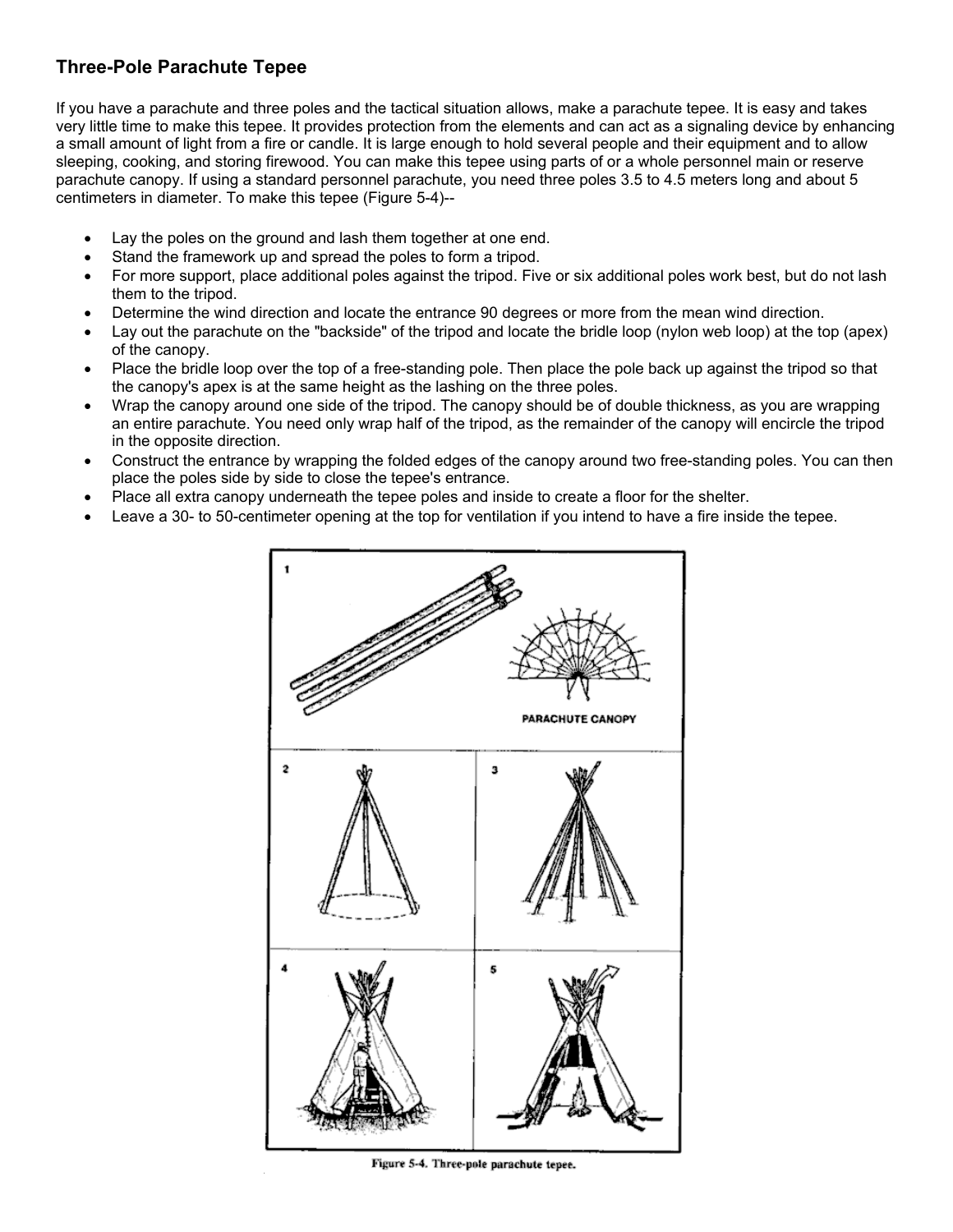# **One-Pole Parachute Tepee**

You need a 14-gore section (normally) of canopy, stakes, a stout center pole, and inner core and needle to construct this tepee. You cut the suspension lines except for 40- to 45-centimeter lengths at the canopy's lower lateral band. To make this tepee (Figure 5-5)--

- Select a shelter site and scribe a circle about 4 meters in diameter on the ground.
- Stake the parachute material to the ground using the lines remaining at the lower lateral band.
- After deciding where to place the shelter door, emplace a stake and tie the first line (from the lower lateral band) securely to it.
- Stretch the parachute material taut to the next line, emplace a stake on the scribed line, and tie the line to it.
- Continue the staking process until you have tied all the lines.
- Loosely attach the top of the parachute material to the center pole with a suspension line you previously cut and, through trial and error, determine the point at which the parachute material will be pulled tight once the center pole is upright.
- Then securely attach the material to the pole.
- Using a suspension line (or inner core), sew the end gores together leaving 1 or 1.2 meters for a door.

![](_page_7_Figure_10.jpeg)

Figure 5-5. One-pole parachute tepee.

#### **No-Pole Parachute Tepee**

You use the same materials, except for the center pole, as for the one-pole parachute tepee. To make this tepee (Figure 5-6)--

- Tie a line to the top of parachute material with a previously cut suspension line.
- Throw the line over a tree limb, and tie it to the tree trunk.
- Starting at the opposite side from the door, emplace a stake on the scribed 3.5- to 4.3-meter circle.
- Tie the first line on the lower lateral band.
- Continue emplacing the stakes and tying the lines to them.
- After staking down the material, unfasten the line tied to the tree trunk, tighten the tepee material by pulling on this line, and tie it securely to the tree trunk.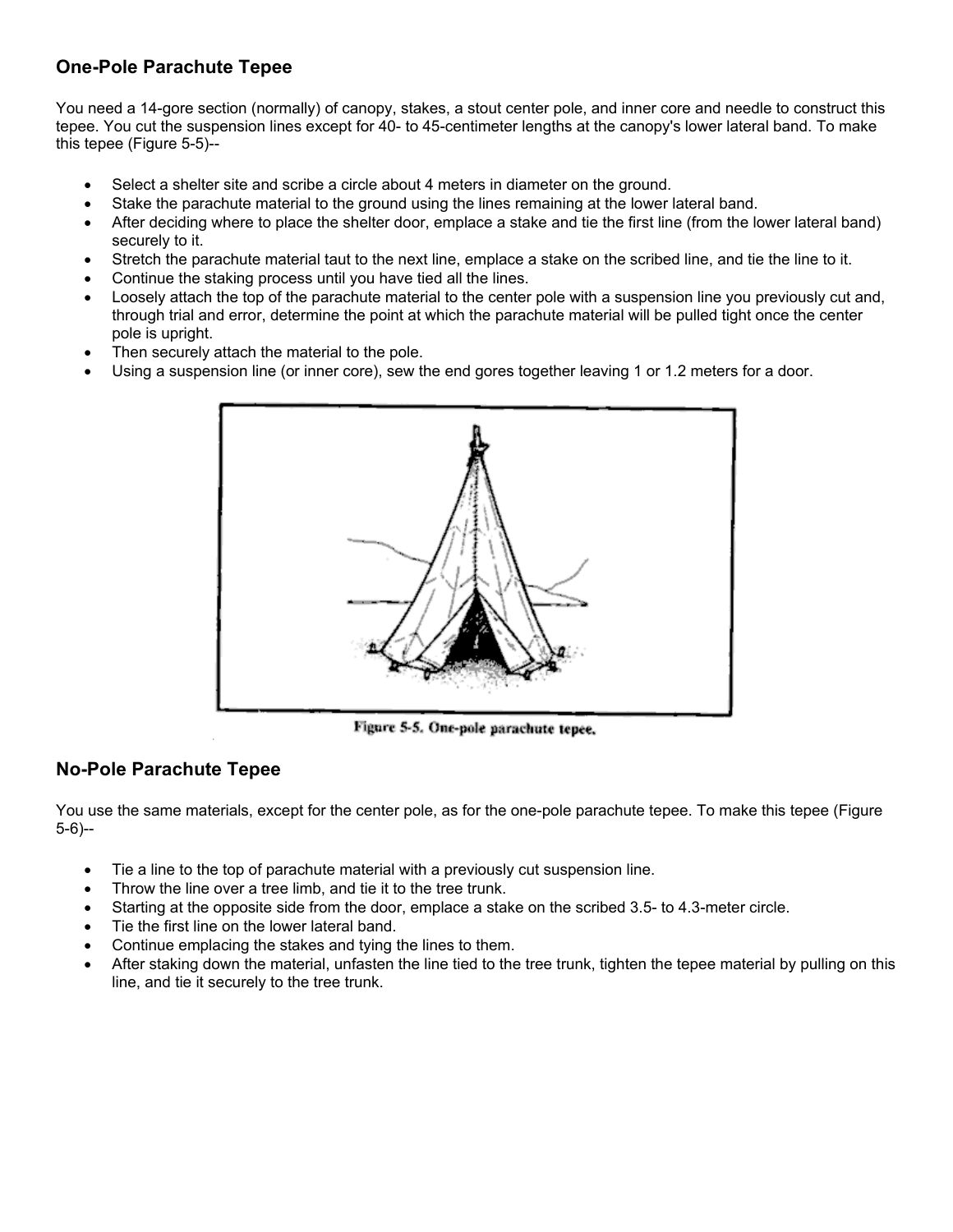![](_page_8_Figure_0.jpeg)

Figure 5-6. No-pole parachute tepee.

#### **One-Man Shelter**

A one-man shelter you can easily make using a parachute requires a tree and three poles. One pole should be about 4.5 meters long and the other two about 3 meters long. To make this shelter (Figure 5-7)--

- Secure the 4.5-meter pole to the tree at about waist height.
- Lay the two 3-meter poles on the ground on either side of and in the same direction as the 4.5-meter pole.
- Lay the folded canopy over the 4.5 meter pole so that about the same amount of material hangs on both sides.
- Tuck the excess material under the 3-meter poles, and spread it on the ground inside to serve as a floor.
- Stake down or put a spreader between the two 3-meter poles at the shelter's entrance so they will not slide inward.
- Use any excess material to cover the entrance.

![](_page_8_Figure_10.jpeg)

Figure 5-7. One-man shelter.

The parachute cloth makes this shelter wind resistant, and the shelter is small enough that it is easily warmed. A candle, used carefully, can keep the inside temperature comfortable. This shelter is unsatisfactory, however, when snow is falling as even a light snowfall will cave it in.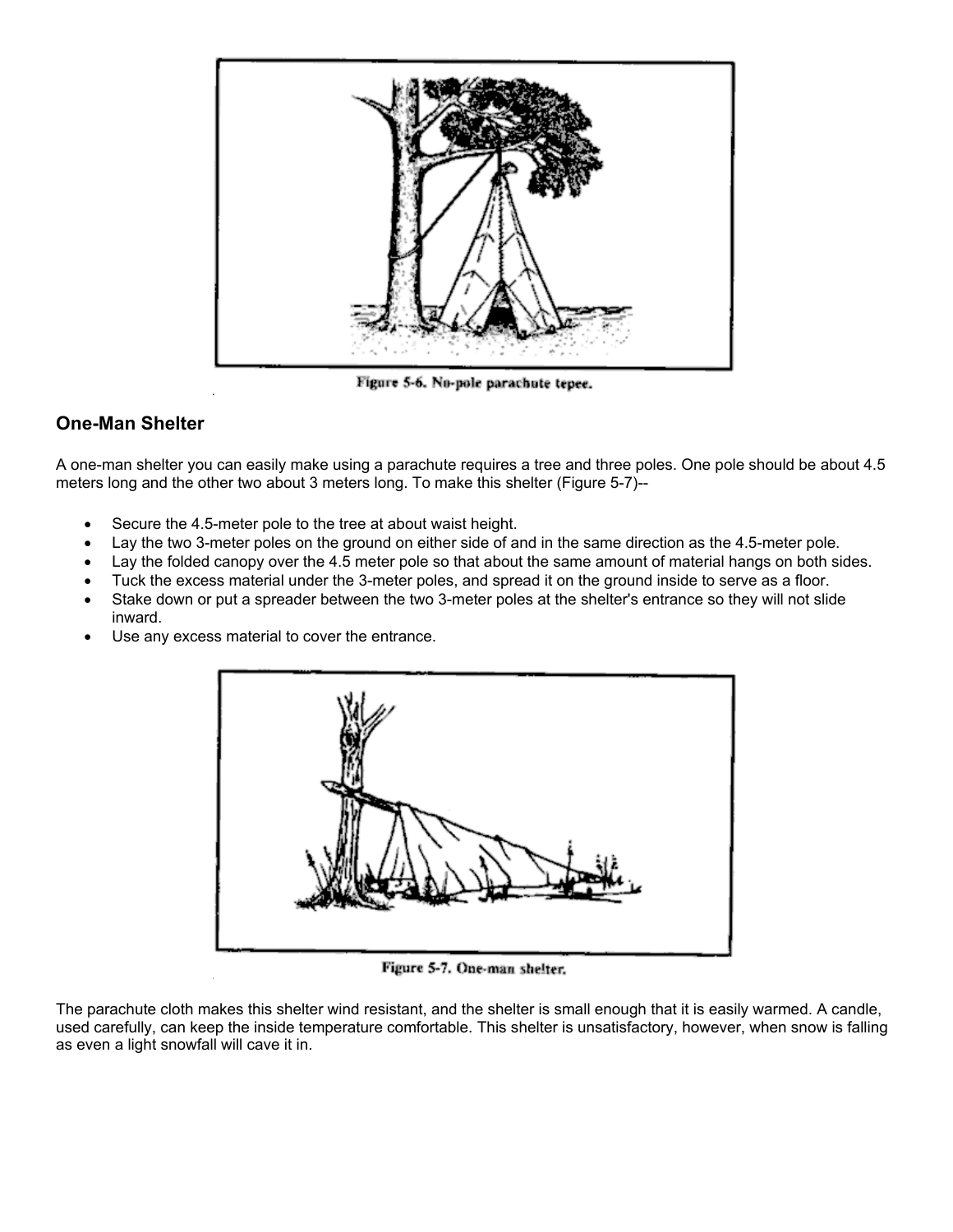# **Parachute Hammock**

You can make a hammock using 6 to 8 gores of parachute canopy and two trees about 4.5 meters apart (Figure 5-8).

![](_page_9_Figure_2.jpeg)

Figure 5-8. Parachute hammock.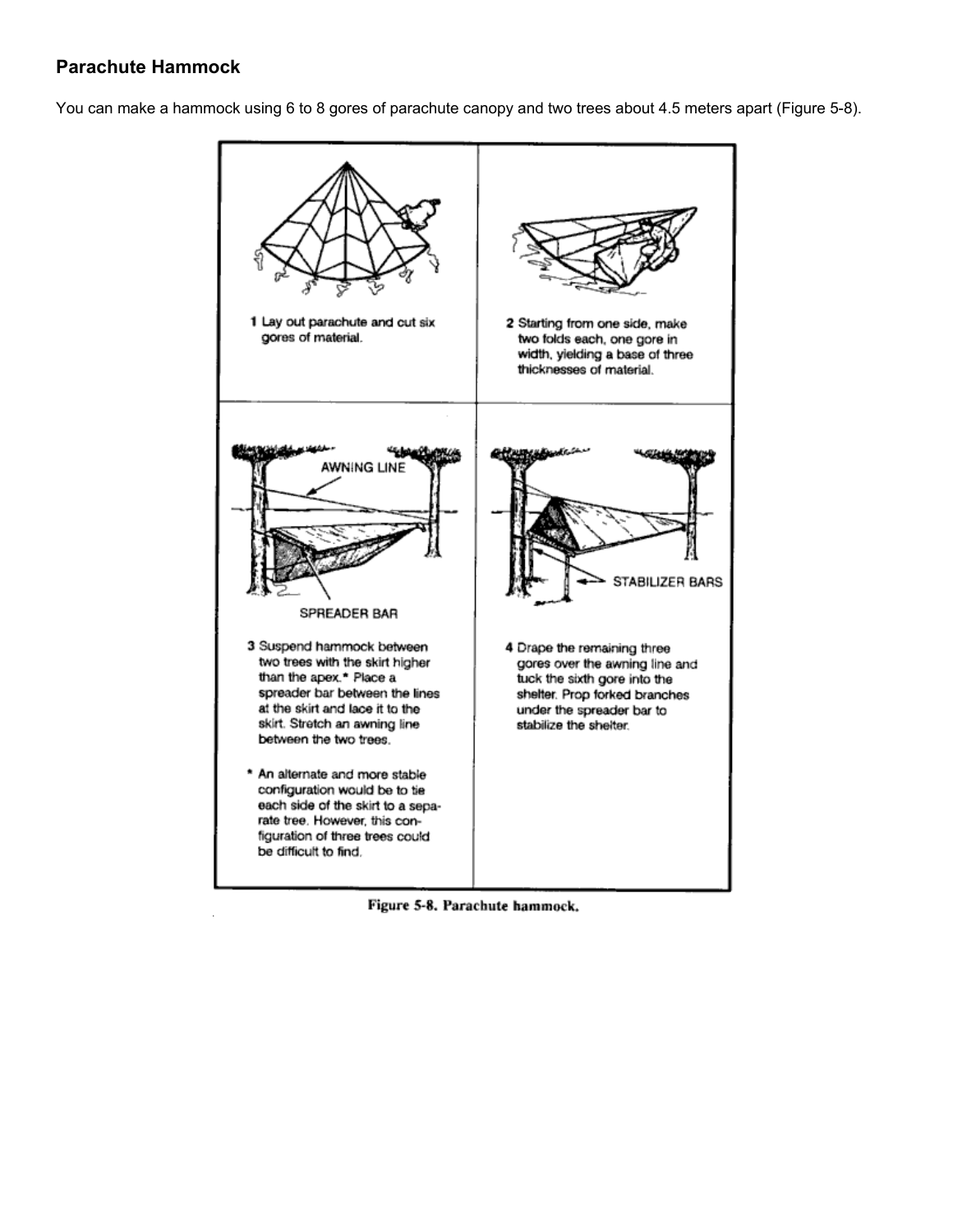# **Field-Expedient Lean-To**

If you are in a wooded area and have enough natural materials, you can make a field-expedient lean-to (Figure 5-9) without the aid of tools or with only a knife. It takes longer to make this type of shelter than it does to make other types, but it will protect you from the elements.

![](_page_10_Picture_2.jpeg)

Figure 5-9. Field-expedient lean-to and fire reflector.

You will need two trees (or upright poles) about 2 meters apart; one pole about 2 meters long and 2.5 centimeters in diameter; five to eight poles about 3 meters long and 2.5 centimeters in diameter for beams; cord or vines for securing the horizontal support to the trees; and other poles, saplings, or vines to crisscross the beams. To make this lean-to--

- Tie the 2-meter pole to the two trees at waist to chest height. This is the horizontal support. If a standing tree is not available, construct a biped using Y-shaped sticks or two tripods.
- Place one end of the beams (3-meter poles) on one side of the horizontal support. As with all lean-to type shelters, be sure to place the lean-to's backside into the wind.
- Crisscross saplings or vines on the beams.
- Cover the framework with brush, leaves, pine needles, or grass, starting at the bottom and working your way up like shingling.
- Place straw, leaves, pine needles, or grass inside the shelter for bedding.

In cold weather, add to your lean-to's comfort by building a fire reflector wall (Figure 5-9). Drive four 1.5-meter-long stakes into the ground to support the wall. Stack green logs on top of one another between the support stakes. Form two rows of stacked logs to create an inner space within the wall that you can fill with dirt. This action not only strengthens the wall but makes it more heat reflective. Bind the top of the support stakes so that the green logs and dirt will stay in place.

With just a little more effort you can have a drying rack. Cut a few 2-centimeter-diameter poles (length depends on the distance between the lean-to's horizontal support and the top of the fire reflector wall). Lay one end of the poles on the lean-to support and the other end on top of the reflector wall. Place and tie into place smaller sticks across these poles. You now have a place to dry clothes, meat, or fish.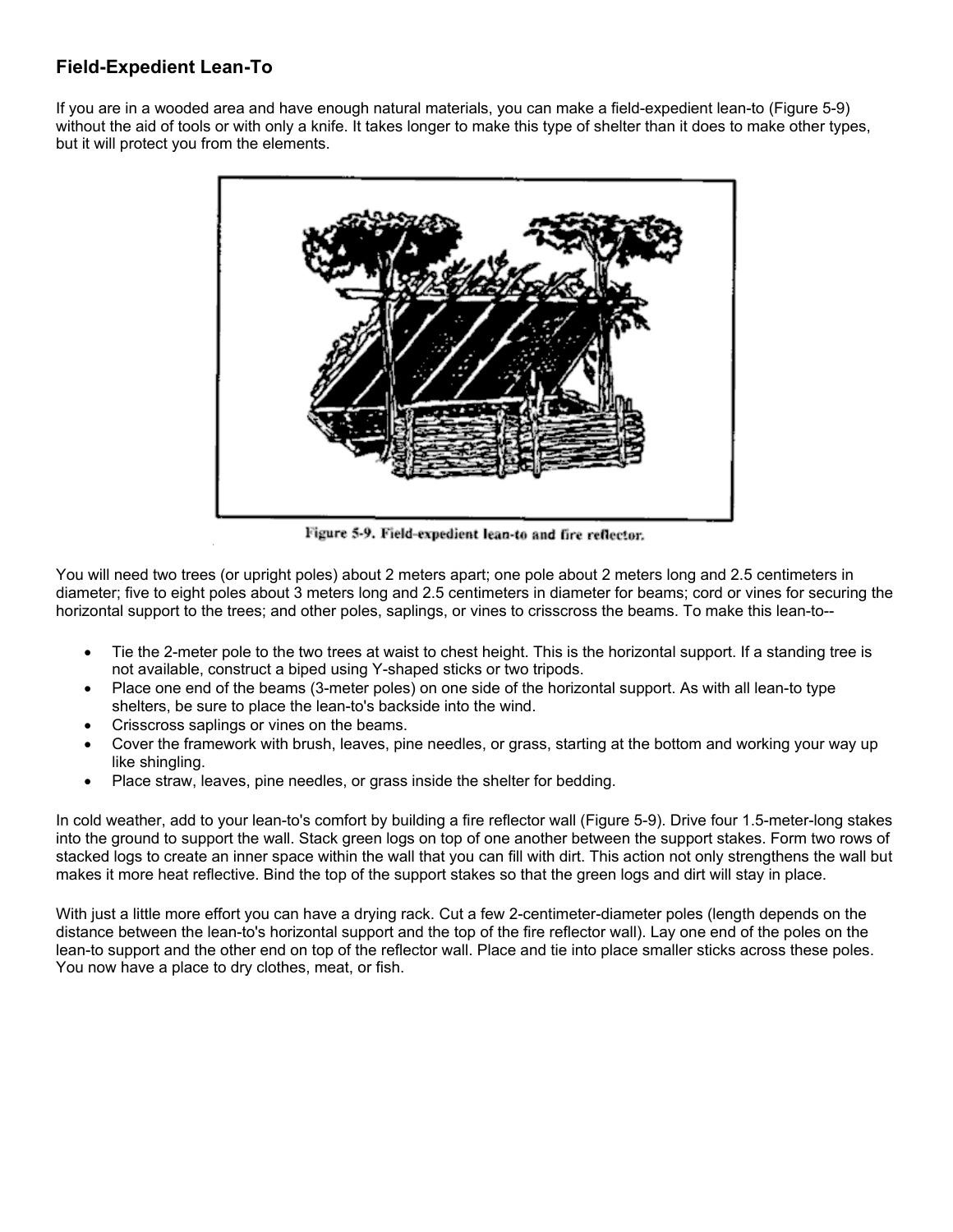# **Swamp Bed**

In a marsh or swamp, or any area with standing water or continually wet ground, the swamp bed (Figure 5-10) keeps you out of the water. When selecting such a site, consider the weather, wind, tides, and available materials.

![](_page_11_Picture_2.jpeg)

Figure 5-10. Swamp bed.

To make a swamp bed--

- Look for four trees clustered in a rectangle, or cut four poles (bamboo is ideal) and drive them firmly into the ground so they form a rectangle. They should be far enough apart and strong enough to support your height and weight, to include equipment.
- Cut two poles that span the width of the rectangle. They, too, must be strong enough to support your weight.
- Secure these two poles to the trees (or poles). Be sure they are high enough above the ground or water to allow for tides and high water.
- Cut additional poles that span the rectangle's length. Lay them across the two side poles, and secure them.
- Cover the top of the bed frame with broad leaves or grass to form a soft sleeping surface.
- Build a fire pad by laying clay, silt, or mud on one comer of the swamp bed and allow it to dry.

Another shelter designed to get you above and out of the water or wet ground uses the same rectangular configuration as the swamp bed. You very simply lay sticks and branches lengthwise on the inside of the trees (or poles) until there is enough material to raise the sleeping surface above the water level.

# **Natural Shelters**

Do not overlook natural formations that provide shelter. Examples are caves, rocky crevices, clumps of bushes, small depressions, large rocks on leeward sides of hills, large trees with low-hanging limbs, and fallen trees with thick branches. However, when selecting a natural formation--

- Stay away from low ground such as ravines, narrow valleys, or creek beds. Low areas collect the heavy cold air at night and are therefore colder than the surrounding high ground. Thick, brushy, low ground also harbors more insects.
- Check for poisonous snakes, ticks, mites, scorpions, and stinging ants.
- Look for loose rocks, dead limbs, coconuts, or other natural growth than could fall on your shelter.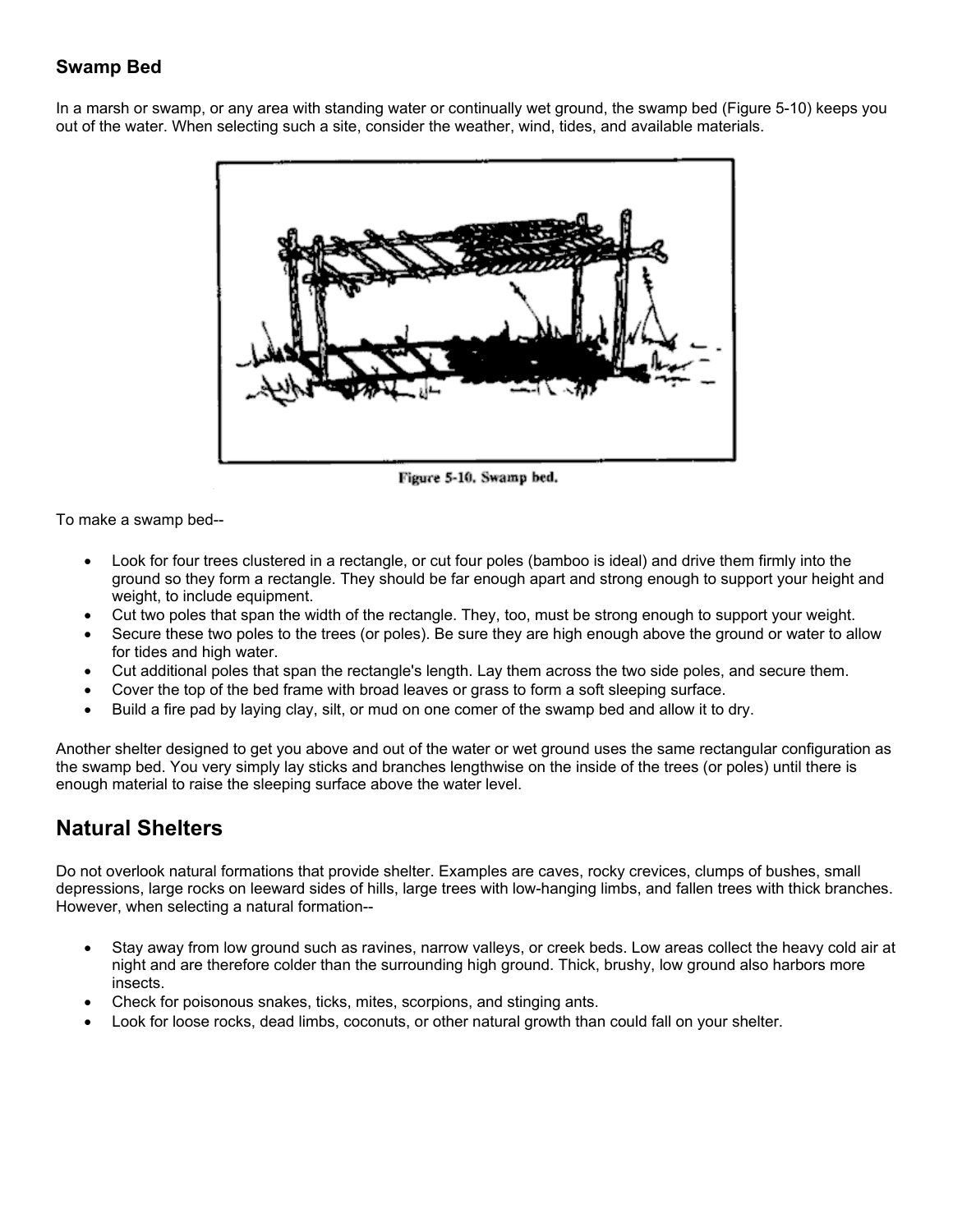# **Debris Hut**

For warmth and ease of construction, this shelter is one of the best. When shelter is essential to survival, build this shelter. To make a debris hut (Figure 5-11)--

- Build it by making a tripod with two short stakes and a long ridgepole or by placing one end of a long ridgepole on top of a sturdy base.
- Secure the ridgepole (pole running the length of the shelter) using the tripod method or by anchoring it to a tree at about waist height.
- Prop large sticks along both sides of the ridgepole to create a wedge-shaped ribbing effect. Ensure the ribbing is wide enough to accommodate your body and steep enough to shed moisture.
- Place finer sticks and brush crosswise on the ribbing. These form a latticework that will keep the insulating material (grass, pine needles, leaves) from falling through the ribbing into the sleeping area.
- Add light, dry, if possible, soft debris over the ribbing until the insulating material is at least 1 meter thick--the thicker the better.
- Place a 30-centimeter layer of insulating material inside the shelter.
- At the entrance, pile insulating material that you can drag to you once inside the shelter to close the entrance or build a door.
- As a final step in constructing this shelter, add shingling material or branches on top of the debris layer to prevent the insulating material from blowing away in a storm.

![](_page_12_Picture_10.jpeg)

Figure 5-11. Debris hut.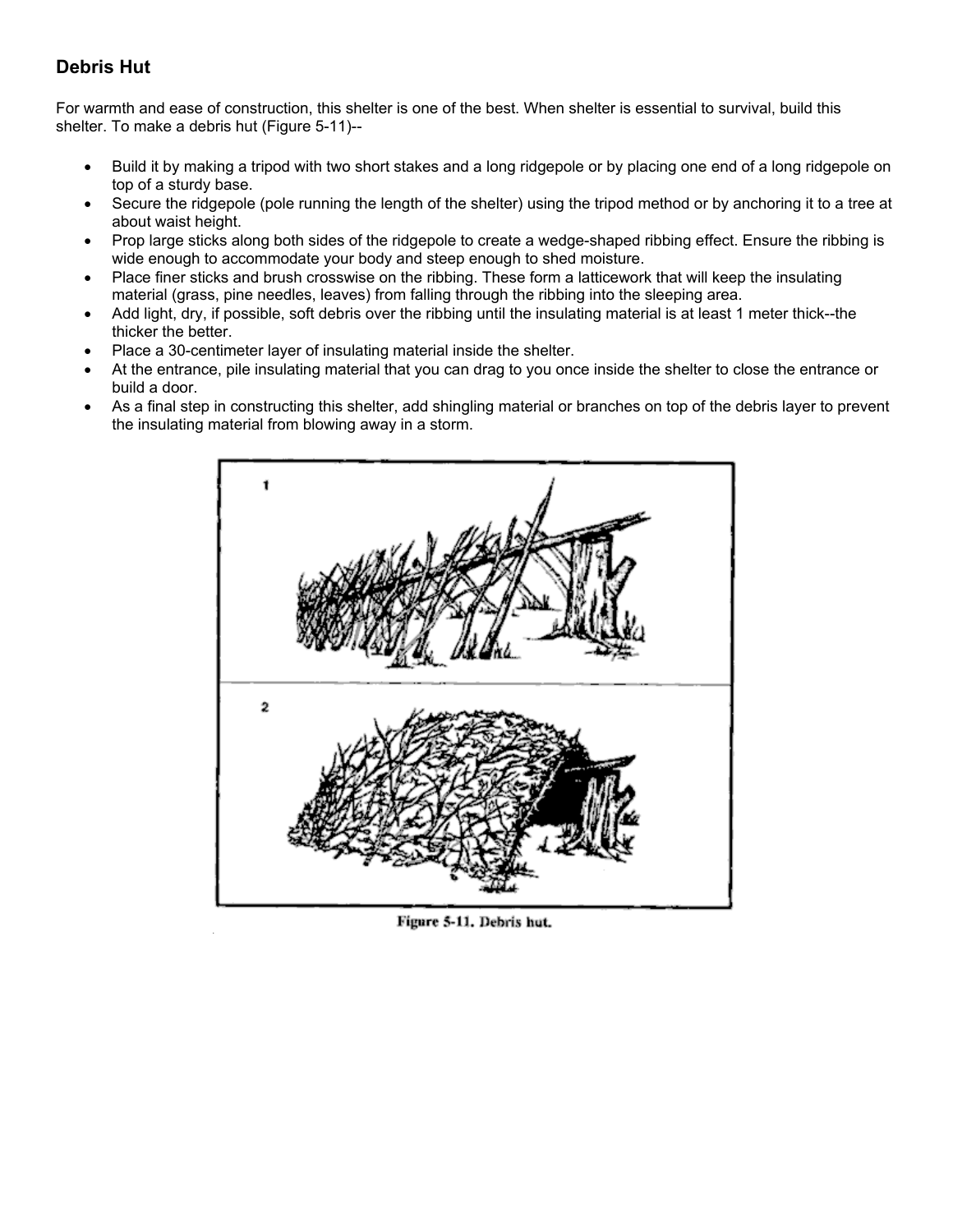# **Tree-Pit Snow Shelter**

If you are in a cold, snow-covered area where evergreen trees grow and you have a digging tool, you can make a tree-pit shelter (Figure 5-12).

![](_page_13_Figure_2.jpeg)

Figure 5-12. Tree-pit snow shelter.

To make this shelter--

- Find a tree with bushy branches that provides overhead cover.
- Dig out the snow around the tree trunk until you reach the depth and diameter you desire, or until you reach the ground.
- Pack the snow around the top and the inside of the hole to provide support.
- Find and cut other evergreen boughs. Place them over the top of the pit to give you additional overhead cover. Place evergreen boughs in the bottom of the pit for insulation.

#### **Beach Shade Shelter**

This shelter protects you from the sun, wind, rain, and heat. It is easy to make using natural materials. To make this shelter (Figure 5-13)--

- Find and collect driftwood or other natural material to use as support beams and as a digging tool.
- Select a site that is above the high water mark.
- Scrape or dig out a trench running north to south so that it receives the least amount of sunlight. Make the trench long and wide enough for you to lie down comfortably.
- Mound soil on three sides of the trench. The higher the mound, the more space inside the shelter.
- Lay support beams (driftwood or other natural material) that span the trench on top of the mound to form the framework for a roof.
- Enlarge the shelter's entrance by digging out more sand in front of it.
- Use natural materials such as grass or leaves to form a bed inside the shelter.

![](_page_13_Figure_18.jpeg)

Figure 5-13. Beach shade shelter.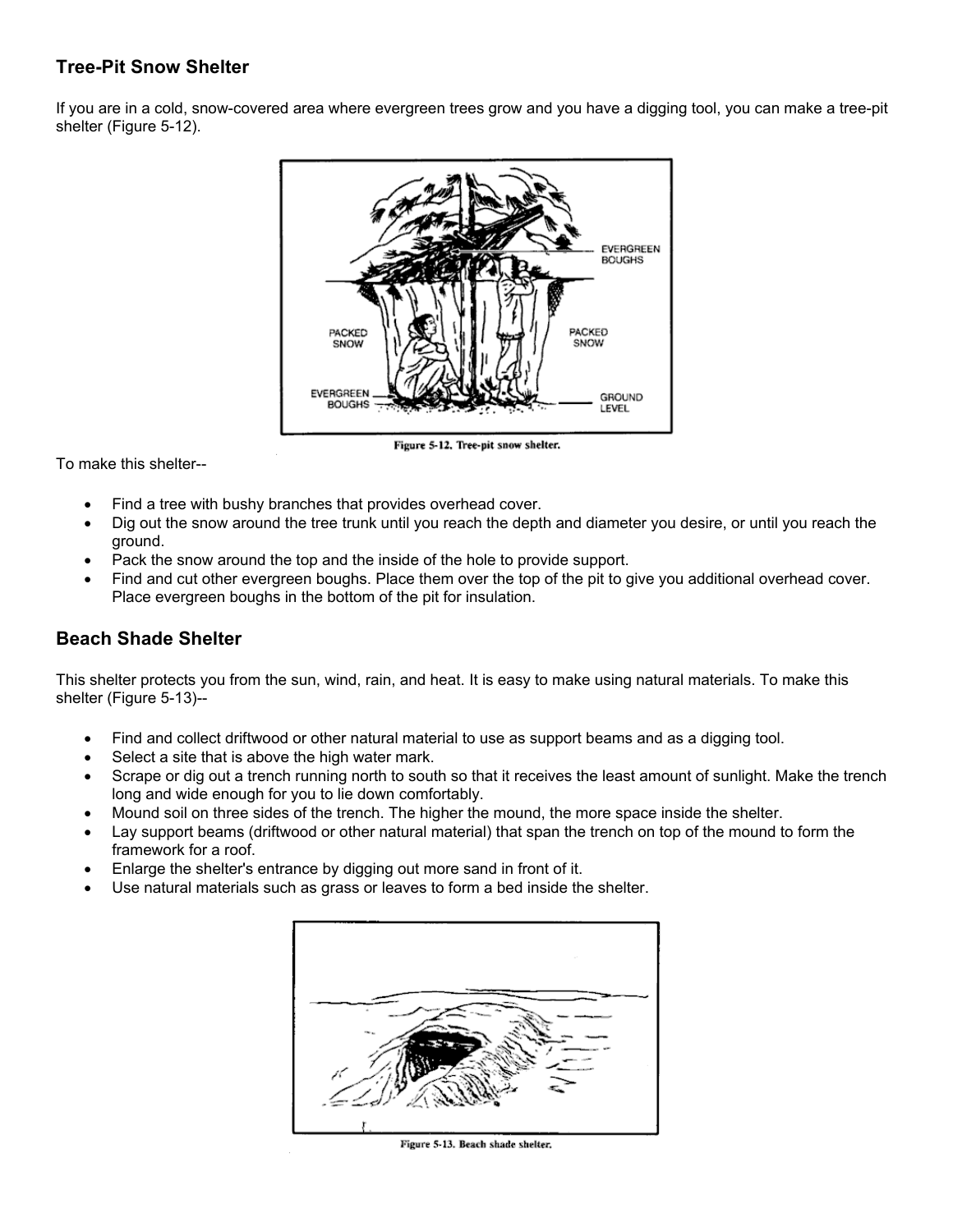## **Desert Shelters**

In an arid environment, consider the time, effort, and material needed to make a shelter. If you have material such as a poncho, canvas, or a parachute, use it along with such terrain features as rock outcropping, mounds of sand, or a depression between dunes or rocks to make your shelter.

Using rock outcroppings--

- Anchor one end of your poncho (canvas, parachute, or other material) on the edge of the outcrop using rocks or other weights.
- Extend and anchor the other end of the poncho so it provides the best possible shade.

In a sandy area--

- Build a mound of sand or use the side of a sand dune for one side of the shelter.
- Anchor one end of the material on top of the mound using sand or other weights.
- Extend and anchor the other end of the material so it provides the best possible shade.

*Note: If you have enough material, fold it in half and form a 30-centimeter to 45-centimeter airspace between the two halves. This airspace will reduce the temperature under the shelter.* 

A belowground shelter (Figure 5-14) can reduce the midday heat as much as 16 to 22 degrees C (30 to 40 degrees F). Building it, however, requires more time and effort than for other shelters. Since your physical effort will make you sweat more and increase dehydration, construct it before the heat of the day.

![](_page_14_Figure_11.jpeg)

Figure 5-14. Belowground desert shelter.

To make this shelter--

- Find a low spot or depression between dunes or rocks. If necessary, dig a trench 45 to 60 centimeters deep and long and wide enough for you to lie in comfortably.
- Pile the sand you take from the trench to form a mound around three sides.
- On the open end of the trench, dig out more sand so you can get in and out of your shelter easily.
- Cover the trench with your material.
- Secure the material in place using sand, rocks, or other weights.